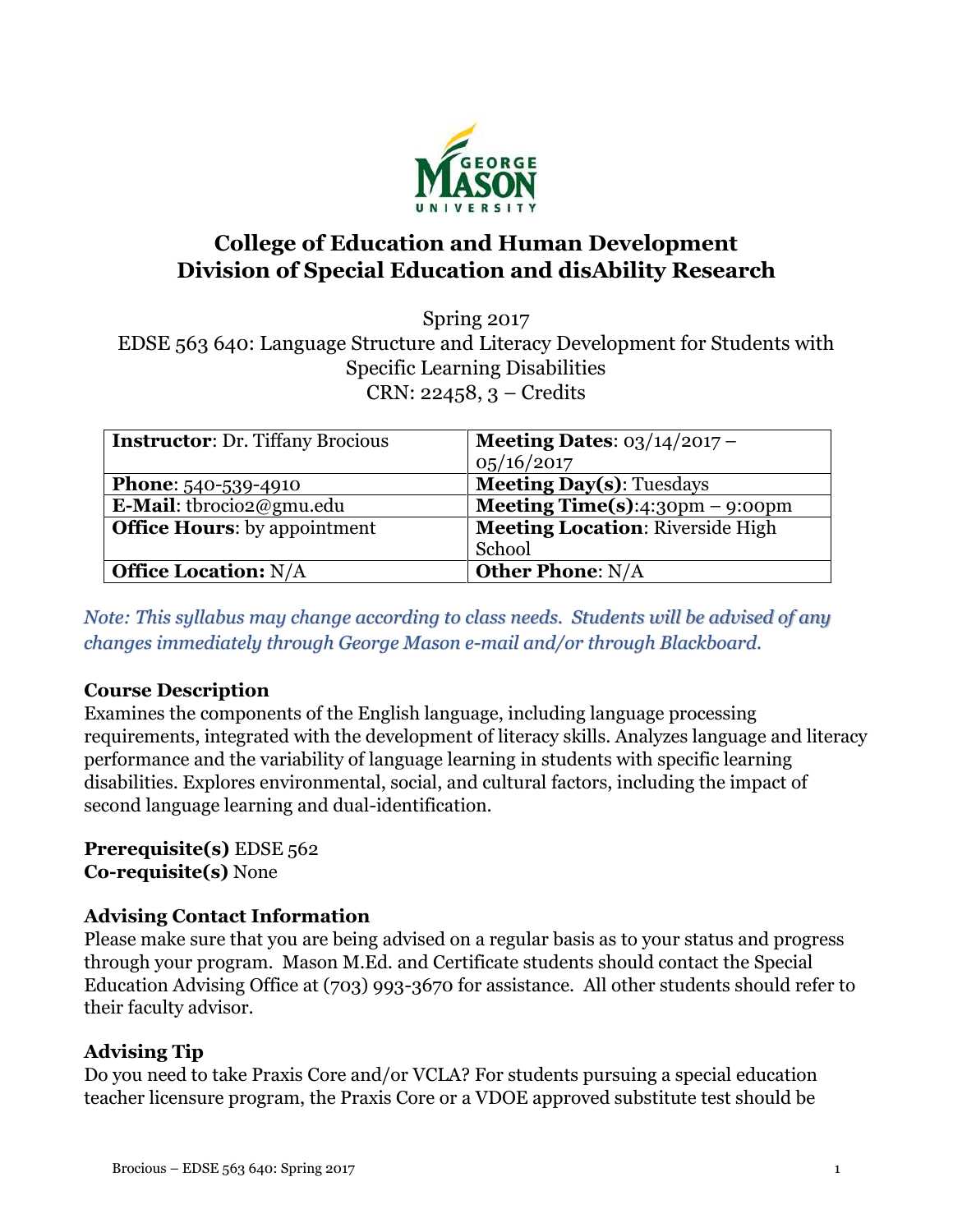submitted to Mason as soon as possible. Tests should be taken as early as possible since most scores must be on file when students apply for internship. Check your program plan or talk with your advisor if you are unsure what tests you need or when you will need to take them.

## **Course Delivery Method**

[*hybrid- Instructor will provide guidance via Blackboard as to which assignments will need to be completed. You will need a computer and internet access.]*

Learning activities include the following:

- 1. Class lecture and discussion
- 2. Application activities
- 3. Small group activities and assignments
- 4. Video and other media supports
- 5. Research and presentation activities
- 6. Electronic supplements and activities via Blackboard

**Learner Outcomes** (aligned with International Dyslexia Society Knowledge and Practice Standards for Teachers of Reading; Standards B 1-13; A 4) Students will:

- 1. Identify, pronounce, classify, and compare the consonant and vowel phonemes of English.
- 2. Understand the broad outline of historical influences on English spelling patterns.
- 3. Define grapheme.
- 4. Recognize and explain common orthographic rules and patterns in English.
- 5. Know the difference between "high frequency" and "irregular" words.
- 6. Identify, explain, and categorize six basic syllable types in English spelling.
- 7. Identify and categorize common morphemes in English.
- 8. Understand and identify examples of meaningful word relationships or semantic organization.
- 9. Define and distinguish among phrases, dependent clauses, and independent clauses in sentence structure.
- 10.Identify the parts of speech and the grammatical role of a word in a sentence.
- 11. Explain the major differences between narrative and expository discourse.
- 12. Identify and construct expository paragraphs of varying logical structures.
- 13. Identify cohesive devices in text and inferential gaps in the surface language of text.
- 14. Know and identify phases in the typical developmental progression of language and reading component skills.

#### **Course Relationship to Program Goals and Professional Organizations**

This course is part of the George Mason University, Graduate School of Education (GSE), intensive program in Reading Disabilities. This program complies with the standards for teachers of reading established by the International Dyslexia Association. The standards addressed in this course include those related to A: Foundation Concepts about Oral and Written learning and B: Knowledge of the Structure of Language.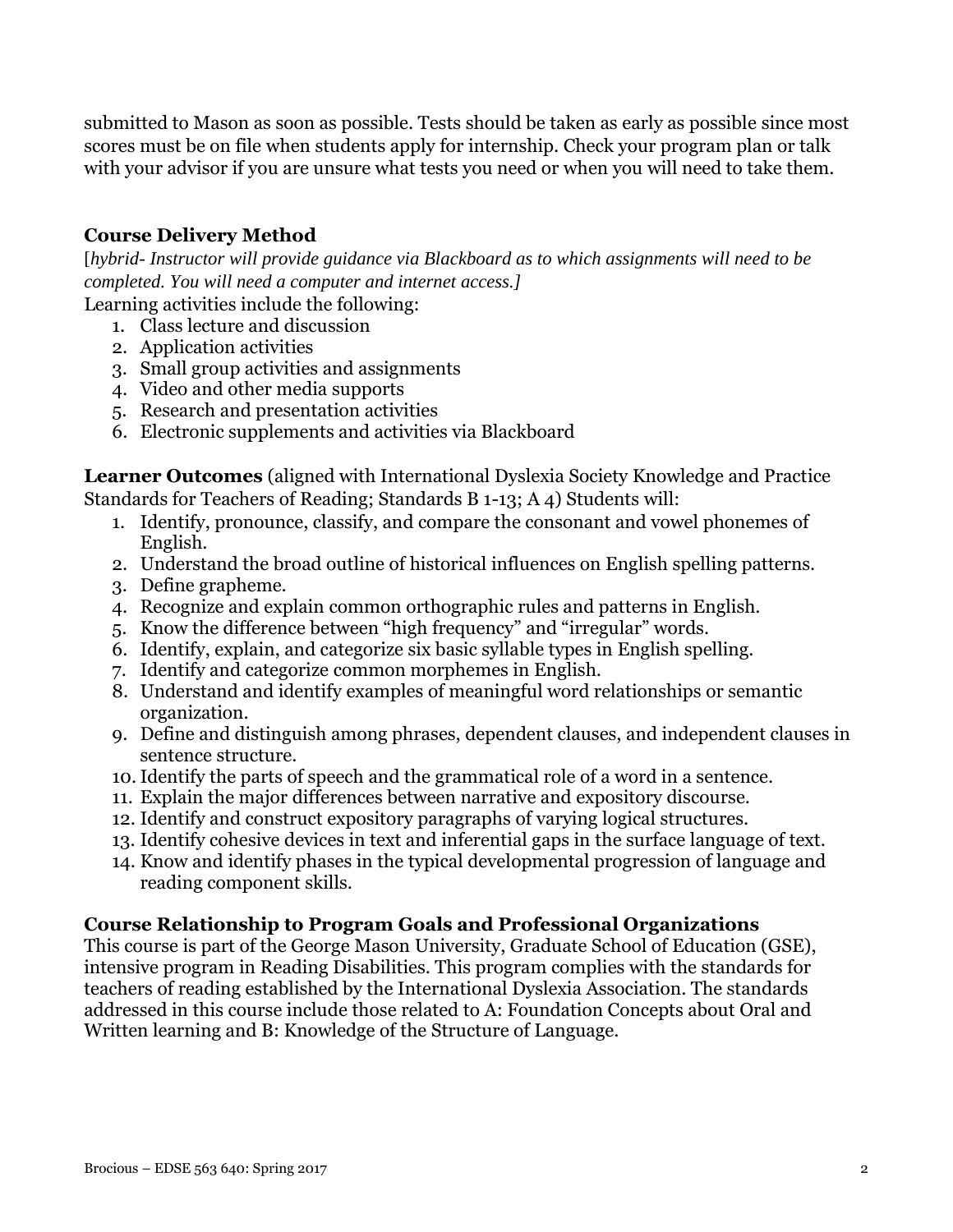#### **Required Textbooks**

Moats, L. M. (2010). *Speech to print: Language essentials for teachers*. Baltimore, MD: Brookes Publishing Co.

#### **Recommended Textbooks**

American Psychological Association*. (2010). Publication manual of the American Psychological Association* (6th ed.). Washington, DC: Author.

#### **Additional Learner Outcomes:**

- 1. Assessment: Understand the differences among screening, diagnostic, formative and progress monitoring assessments and how each is used in your school division.
- 2. Assessment: Explain the basic principles of test construction (reliability, validity, norm referencing).
- 3. Assessment: Define the range of skills typically assessed by diagnostic surveys or phonological, decoding, oral reading, spelling and writing skills.

#### **Required Resources**

*Blackboard*: This course will be delivered face to face and on GMU's Blackboard platform. In addition, required readings are posted on the course Blackboard site. Students are required to have reliable access to Blackboard.

*Group Work*: In addition to in class group work, students will use Blackboard Collaborate and Blackboard Discussion Boards to complete assignments. If you are not familiar with Collaborate or the Discussion Boards, please complete a tutorial available on Blackboard.

*Email*: Students are required to activate, monitor, and use their GMU email accounts when corresponding in and about the course. Per university policy in compliance with federal law, faculty will only communicate with students via their GMU email accounts, and will be unable to respond to emails sent from other accounts. Any announcements regarding the course will be sent to your GMU account and will appear on Blackboard. Faculty will attempt to respond to individual emails within 48 hours, excluding weekends.

#### **Additional Readings**

Additional readings will be posted on Blackboard.

#### **Course Performance Evaluation**

It is critical for the special education program to collect data on how our students are meeting accreditation standards. Every teacher candidate/student registered for an EDSE course with a required Performance-based Assessment (PBA) is required to upload the PBA to Tk20 (regardless of whether a course is an elective, a one-time course or part of an undergraduate minor). A PBA is a specific assignment, presentation, or project that best demonstrates one or more CEC, InTASC or other standard connected to the course. A PBA is evaluated in two ways. The first is for a grade, based on the instructor's grading rubric. The second is for program accreditation purposes. Your instructor will provide directions as to how to upload the PBA to Tk20.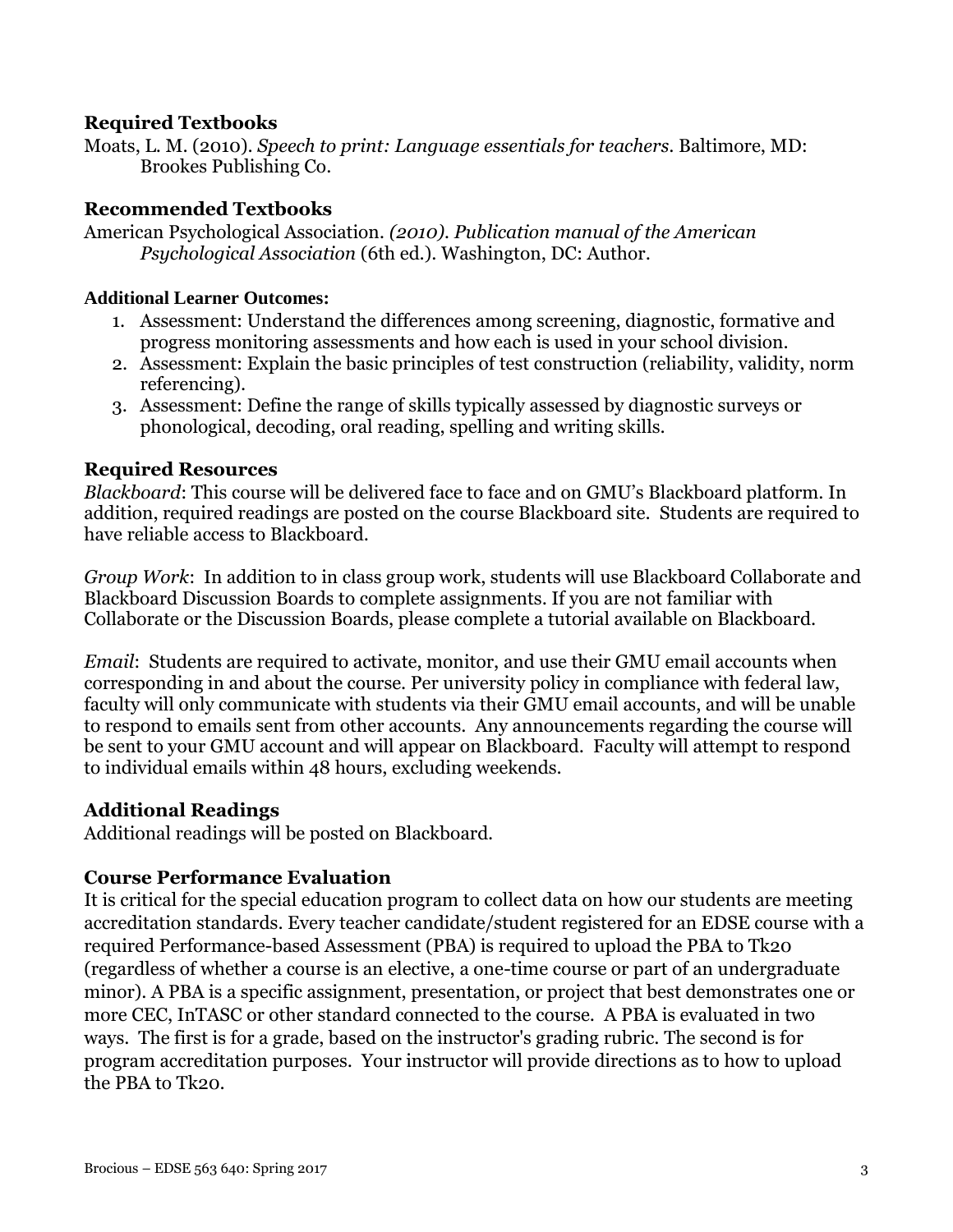For EDSE 563, the required PBA is *Text Analyses*. Failure to submit the assignment to Tk20 will result in reporting the course grade as Incomplete ("IN"). Teacher candidates/students have until five days prior to the University-stated grade change deadline to upload the required PBA in order to change the course grade. When the PBA is uploaded, the teacher candidate/student is required to notify the instructor so that the "IN" can be changed to a grade. If the required PBA is not uploaded five days prior to the University-stated grade change deadline and, therefore, the grade not changed, it will become an "F". Please check to verify your ability to upload items to Tk20 before the PBA due date.

### **Assignments**

### **Performance-based Assessment (Tk20 submission required)**

#### *Text Analyses*

Given samples of text from a selection of elementary, middle, and high school level content areas, candidates will

- a. Map graphemes to phonemes in at least five chosen words
- b. Analyze at least five chosen words by suffix ending patterns and apply suffix ending rules
- c. In at least one sample, identify printed words that are the exception to regular patterns and spelling principles
- d. In at least one sample, analyze at least five words for predictable syllable patterns
- e. In at least one sample, deconstruct simple, complex, and compound sentences.
- f. For at least three sentences, identify the basic parts of speech and classify words by their grammatical role in a sentence
- g. Classify each text by genre and identify the characteristics features of the genre.
- h. Identify main idea sentences, connecting words, and topics that fit each type of expository paragraph organization.
- i. Analyze at least one sample for inferences that students must make to comprehend.

### **College Wide Common Assessment (Tk20 submission required)** N/A

### **Performance-based Common Assignments (No Tk20 submission required.)**  $N/A$

### **Other Assignments: Specific Directions and Rubrics will be posted on BlackBoard)**

- 1. Six quizzes aligned with the scheduled readings and in class work. These will be available on Blackboard. Dates are noted in the course schedule. Each quiz will require a minimum of 20 responses. Questions will be multiple choice and/or open ended. It is estimated that you will spend 45-60 min /quiz.
- 2. Article Discussion Leadership (20 points) Students will work in collaborative teams to complete this assignment. Each team will be responsible for facilitating a discussion and activity around an assigned article. The discussion/activities will be embedded into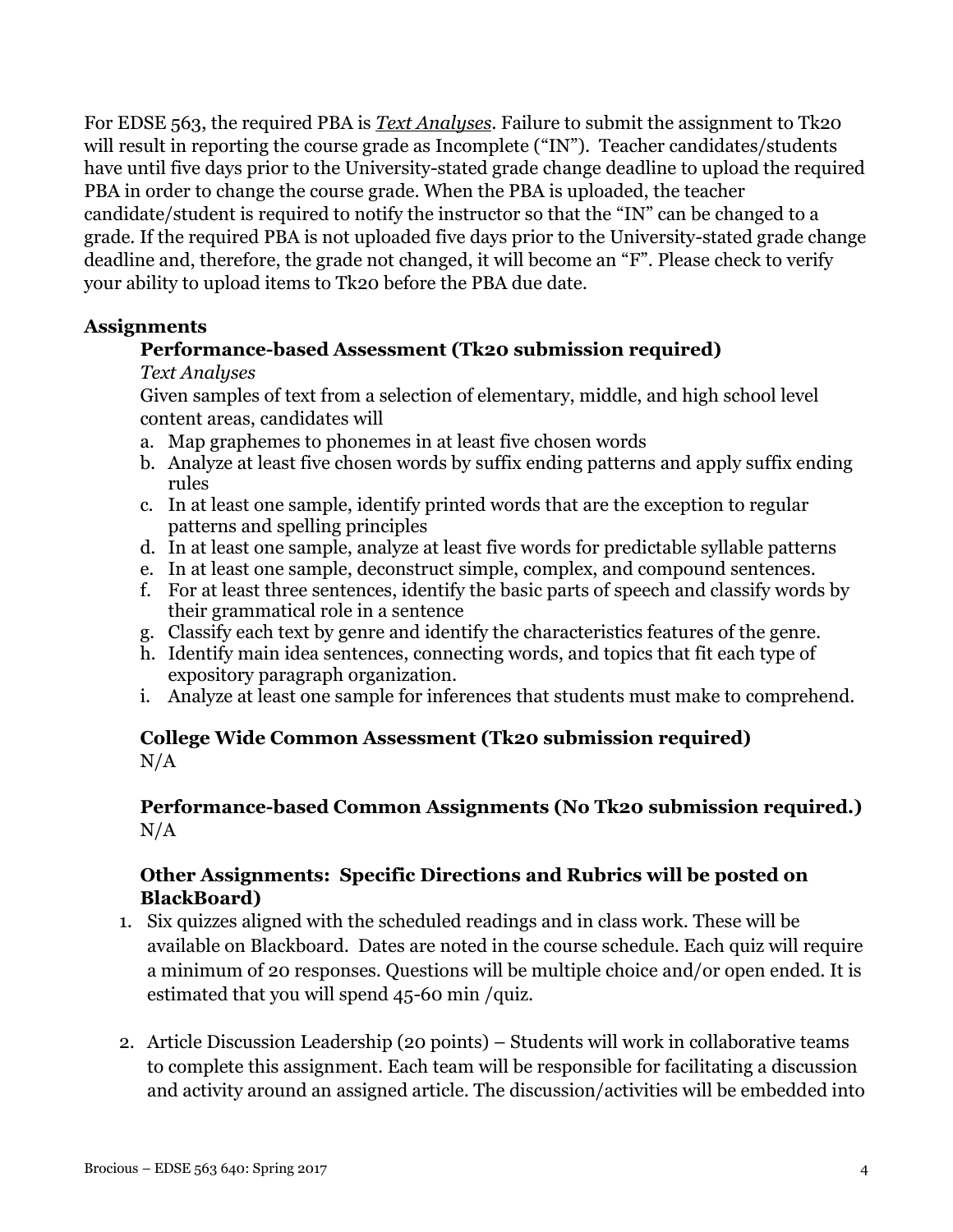scheduled classes according to content/focus of the article. The syllabus will note the dates for ADL content. (Presentations are limited to 15 minutes)

## **Course Policies and Expectations Attendance/Participation**

Class attendance and participation are an important part of this class because of the technical nature of the information learned through the course. Attendance points are earned for each class to emphasize the importance of engaging in the learning activities and educational environment of the course. Students are expected to arrive on time, participate in all class discussions and activities, and stay until the end of class. Attendance will be maintained through the artifacts students produce during class through group and individual work. For full attendance credit during each class, students must not only attend the full class session, but actively participate, work cooperatively, and turn in high quality class products. If you are unable to make any class sessions during the semester, please contact the instructor by phone or e-mail **before** the class session where you will be absent. In the rare event of an emergency or severe sickness, each student is given 1 "grace" absence without a point penalty, **as long as the instructor is notified before the class session.** In this case, it is still the student's responsibility to make arrangements to obtain notes, handouts, and lecture details from another student. *Attendance points missed for more than one absence or any absence without instructor contact before class cannot be made up!* **Two or more unexcused absences will result in no credit for this course.**

| Excellent (9-10)                      | Competent $(7-8)$                     | Minimal $(5-6)$                 |
|---------------------------------------|---------------------------------------|---------------------------------|
| The student:                          | The student:                          | The student:                    |
| Regularly attends class               | Regularly attends class<br>$\bullet$  | Misses more than 3<br>$\bullet$ |
| Actively questions,<br>$\bullet$      | Occasionally questions,               | classes                         |
| observes and reflects on              | observes and reflects on              | Seldom questions,<br>$\bullet$  |
| readings and                          | readings and                          | observes and reflects           |
| discussions                           | discussions                           | on readings and                 |
| Participates actively in<br>$\bullet$ | Participates actively In<br>$\bullet$ | discussions                     |
| small group activities                | small group activities                | Does not participate            |
|                                       |                                       | actively In small group         |
|                                       |                                       | activities                      |

Class Participation Rubric:

### **Late Work**

All assignments should be submitted *on or before* the assigned due date. **In fairness to students who make the effort to submit work on time, total assignment points will be deducted from your grade for late assignments.**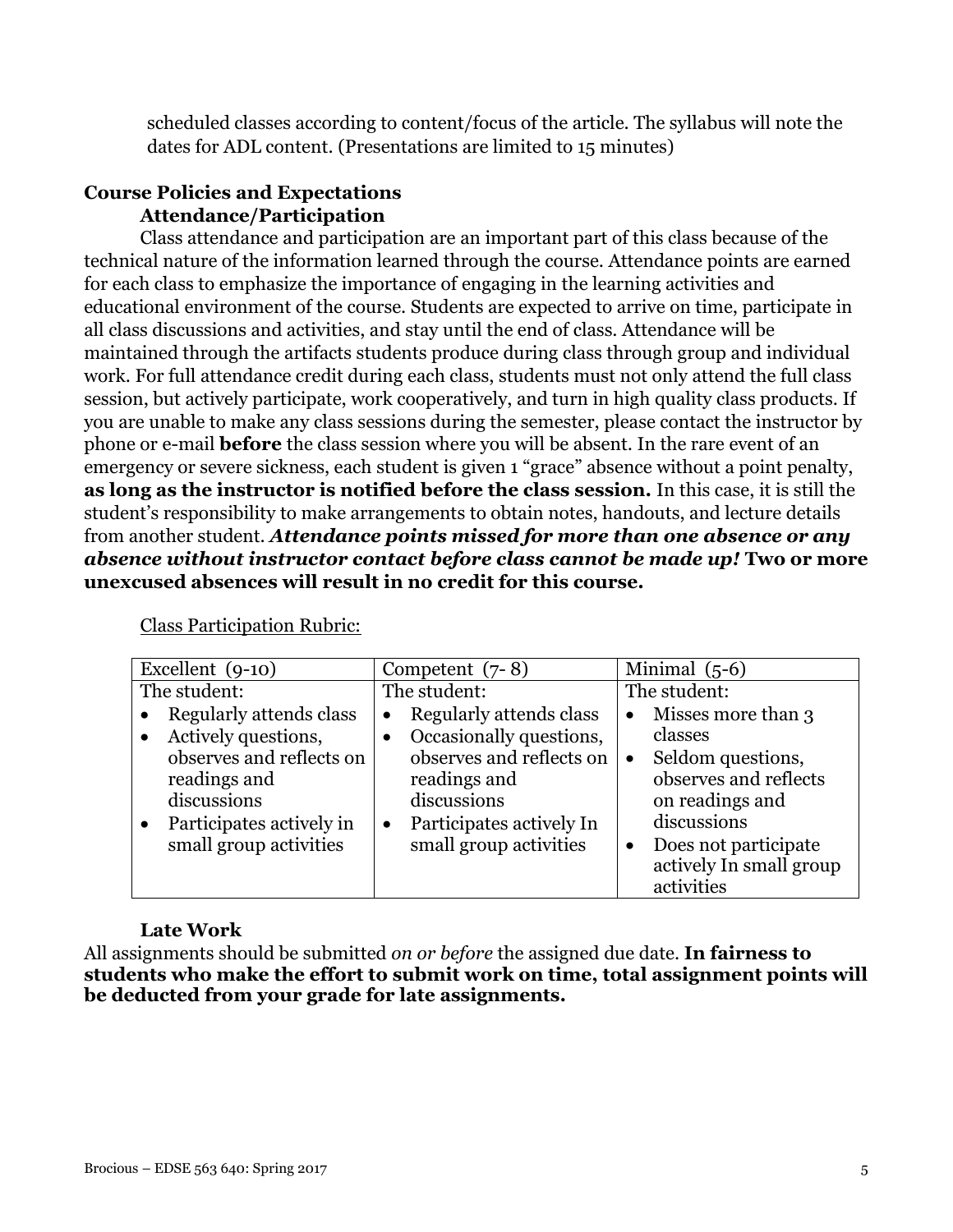#### **Grading Scale**

| $A = 95 - 100\%$     |                      |
|----------------------|----------------------|
| $A = 90 - 94\%$      | $A = 90 - 94\%$      |
| $B+=87-89\%$         | $B+=87-89\%$         |
| $B = 80 - 86\%$      | $B = 80 - 86\%$      |
| $C+=77-79%$          | $C+=77-79%$          |
| $C = 70-76%$         | $C = 70-76%$         |
| $F = 69\%$ and below | $F = 69\%$ and below |

#### Grades of A and A-

A grade of A or A- indicates that a student has performed at an exemplary level. The "A" range student participates actively and thoughtfully in class discussions and activities; completes all course readings and assignments in a timely and professional way; shows coherence and thoroughness in planning; writes well-organized papers; consistently demonstrates the ability to make connections between theory and practice; and meets the general requirements and guidelines of the course, as listed below. The instructor reserves the right to award an A+ to students who consistently exceed basic course requirements.

| Evaluation:                                      |               |
|--------------------------------------------------|---------------|
| <b>Assignments/Grading</b>                       | <b>Points</b> |
|                                                  |               |
| <b>Class Attendance and Participation</b>        | 10            |
| 1. Workbook Exercises (6 groups $\omega$         | 60            |
| 10pts)                                           |               |
| 2. Article Discussion Leadership $(2 \omega)$ 20 | 20            |
| pts each)                                        |               |
| 3. *Designated Performance-Based                 | 40            |
| <b>Assessment: Text Analyses</b>                 |               |
|                                                  | 130           |

*Note: The George Mason University Honor Code will be strictly enforced. Students are responsible for reading and understanding the Code. "To promote a stronger sense of mutual responsibility, respect, trust, and fairness among all members of the George Mason University community and with the desire for greater academic and personal achievement, we, the student members of the university community, have set forth this honor code: Student members of the George Mason University community pledge not to cheat, plagiarize, steal, or lie in matters related to academic work." Work submitted must be your own or with proper citations (see http://oai.gmu.edu/the-mason-honor-code/).*

### **Professional Dispositions**

Students are expected to exhibit professional behaviors and dispositions at all times.

### **Core Values Commitment**

The College of Education and Human Development is committed to collaboration, ethical leadership, innovation, research-based practice, and social justice. Students are expected to adhere to these principles:<http://cehd.gmu.edu/values/>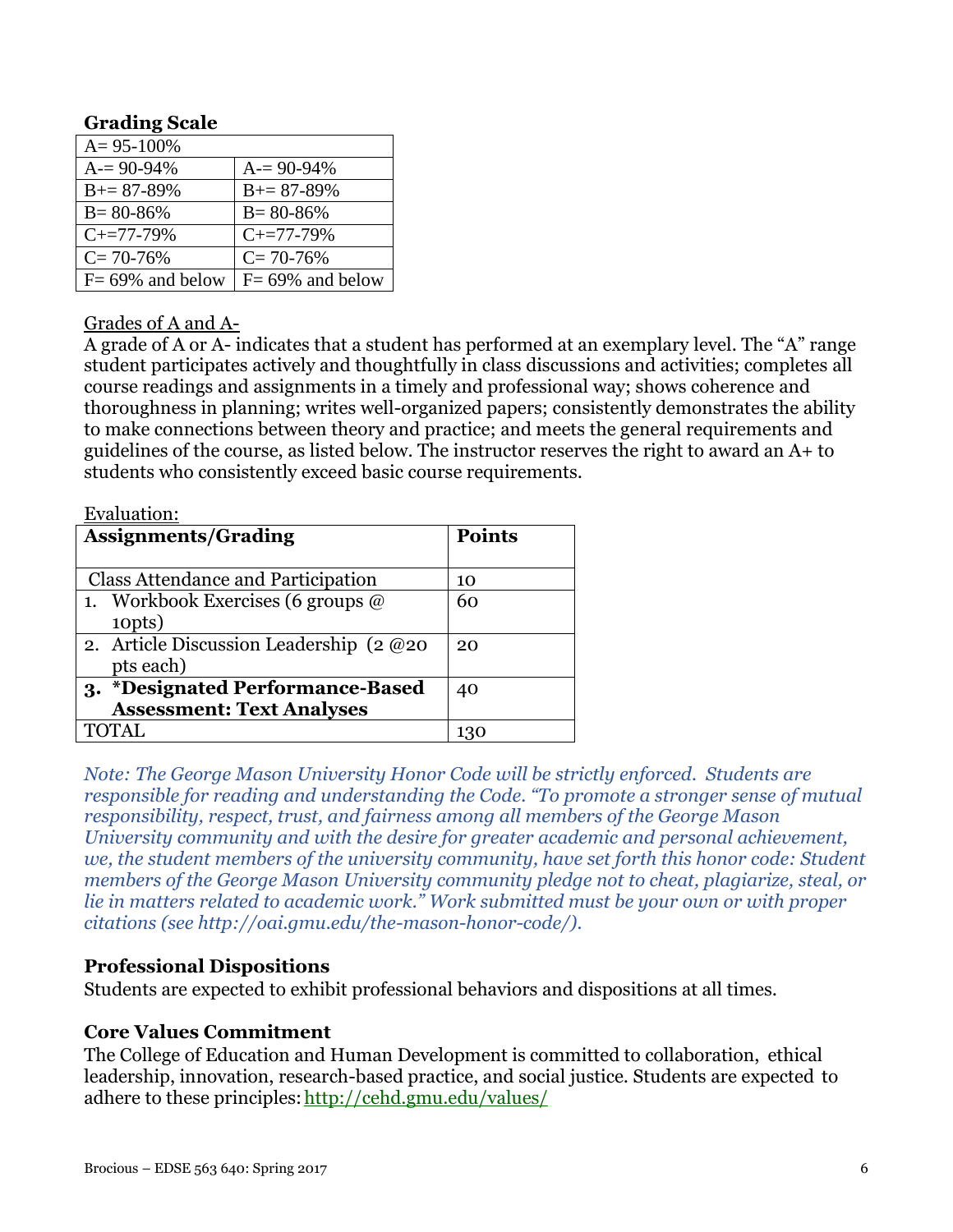# **GMU Policies and Resources for Students**

### **Policies**

- Students must adhere to the guidelines of the Mason Honor Code (see [http://oai.gmu.edu/the-mason-honor-code/\)](http://oai.gmu.edu/the-mason-honor-code/).
- Students must follow the university policy for Responsible Use of Computing(see [http://universitypolicy.gmu.edu/policies/responsible-use-of-computing/\)](http://universitypolicy.gmu.edu/policies/responsible-use-of-computing/).
- Students are responsible for the content of university communications sent to their Mason email account and are required to activate their account and check it regularly. All communication from the university, college, school, and program will be sent to students **solely** through their Mason email account.
- Students with disabilities who seek accommodations in a course must be registered with George Mason University Disability Services. Approved accommodations will begin at the time the written letter from Disability Services is received by the instructor (see [http://ods.gmu.edu/\)](http://ods.gmu.edu/).
- Students must follow the university policy stating that all sound emitting devices shall be silenced during class unless otherwise authorized by the instructor.

### **Campus Resources**

- Support for submission of assignments to Tk20 should be directed to  $tk20$ help@gmu.edu or [https://cehd.gmu.edu/api/tk20.](https://cehd.gmu.edu/api/tk20) Questions or concerns regarding use of Blackboard should be directed to [http://coursessupport.gmu.edu/.](http://coursessupport.gmu.edu/)
- The George Mason University Writing Center staff provides a variety of resources and services (e.g., tutoring, workshops, writing guides, handbooks) intended to support students as they work to construct and share knowledge through writing (see [http://writingcenter.gmu.edu/\)](http://writingcenter.gmu.edu/).
- The George Mason University Counseling and Psychological Services (CAPS) staff consists of professional counseling and clinical psychologists, social workers, and counselors who offer a wide range of services (e.g., individual and group counseling, workshops and outreach programs) to enhance students' personal experience and academic performance (see [http://caps.gmu.edu/\)](http://caps.gmu.edu/).
- The George Mason University Office of Student Support staff helps students negotiate life situations by connecting them with appropriate campus and off-campus resources. Students in need of these services may contact the office by phone (703-993-5376). Concerned students, faculty and staff may also make a referral to express concern for the safety or well-being of a Mason student or the community by going to [http://studentsupport.gmu.edu/,](http://studentsupport.gmu.edu/) and the OSS staff will follow up with the student.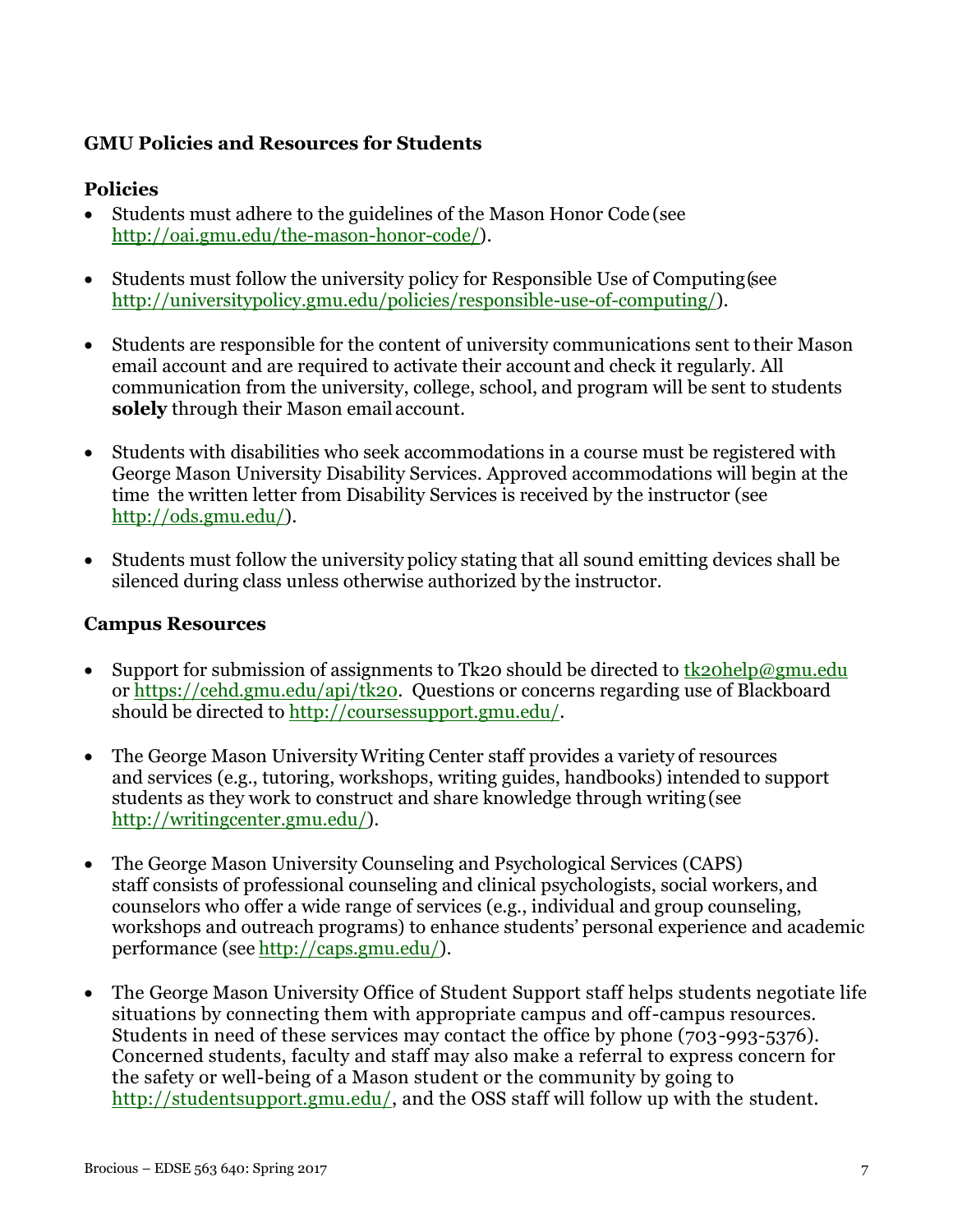For additional information on the College of Education and Human Development, please visit our websit[ehttps://cehd.gmu.edu/.](https://cehd.gmu.edu/)

### **Class Schedule**

Note: Faculty reserves the right to alter the schedule as necessary, with notification to students.

| <b>Class/Module</b> | <b>Topics</b>                    | Readings & other pre- class tasks          | <b>Assignments Due</b>  |
|---------------------|----------------------------------|--------------------------------------------|-------------------------|
|                     | Syllabus review                  | Read: Phonetics/Chapter 2 Moats            | N/A                     |
| LO: $1, 14$         | Recall: Rationale for the        | (2010)                                     |                         |
| 3/14/17             | study of language                |                                            |                         |
|                     | <b>Introduction to Phonetics</b> | Letters vs. Phonemes $(1:30)$              |                         |
|                     | Dev. of Language and             | https://www.youtube.com/watch?lis          |                         |
|                     | <b>Reading Skills</b>            | t=PLLxDwKxHx1yLHbk8bBWEB                   |                         |
|                     |                                  | Qq-QaTLicBXk&v=J608Dbhs6J8                 |                         |
|                     |                                  | Spelling $(15:08)$                         |                         |
|                     |                                  | $\frac{https://www.voutube.com/watch?v=}{$ |                         |
|                     |                                  | Yhl3_eqKoWI&list=PLLxDwKxHx                |                         |
|                     |                                  | 1yLHbk8bBWEBQq-                            |                         |
|                     |                                  | QaTLicBXk&index=4                          |                         |
| $\overline{2}$      | Phonetics                        | Read: Phonology/ Chapter 3 Moats           | Quiz 1: Phonetics       |
| 3/21/17             | Phonology                        | (2010).                                    | Available 3/21          |
| $LO$ 1, 14          |                                  |                                            |                         |
|                     | & their Literacy                 | Explore this site:                         |                         |
|                     | <b>Milestones</b>                | http://soundsofspeech.uiowa.edu/en         |                         |
|                     |                                  | glish/english.html                         |                         |
| 3                   | <b>Phonemic Awareness</b>        | Read: Orthography pages 79-                | <b>Quiz 1:Hard copy</b> |
| 3/28/17             | Phoneme Grapheme                 | 103/Chapter 4 Moats (2010)                 | Due: In class           |
| LO 3, 14            | correspondence                   | And:                                       | 3/28/17                 |
|                     | Consonants (voiced,              | http://www.readingrockets.org/articl       |                         |
|                     | unvoiced), vowels                | e/developm ent-phonological-skills         | Quiz 2 Available        |
|                     | (long/short)                     |                                            | 3/28/17                 |
|                     |                                  | http://www.readingrockets.org/articl       |                         |
|                     |                                  | e/development-phonological-skills          |                         |
|                     |                                  |                                            |                         |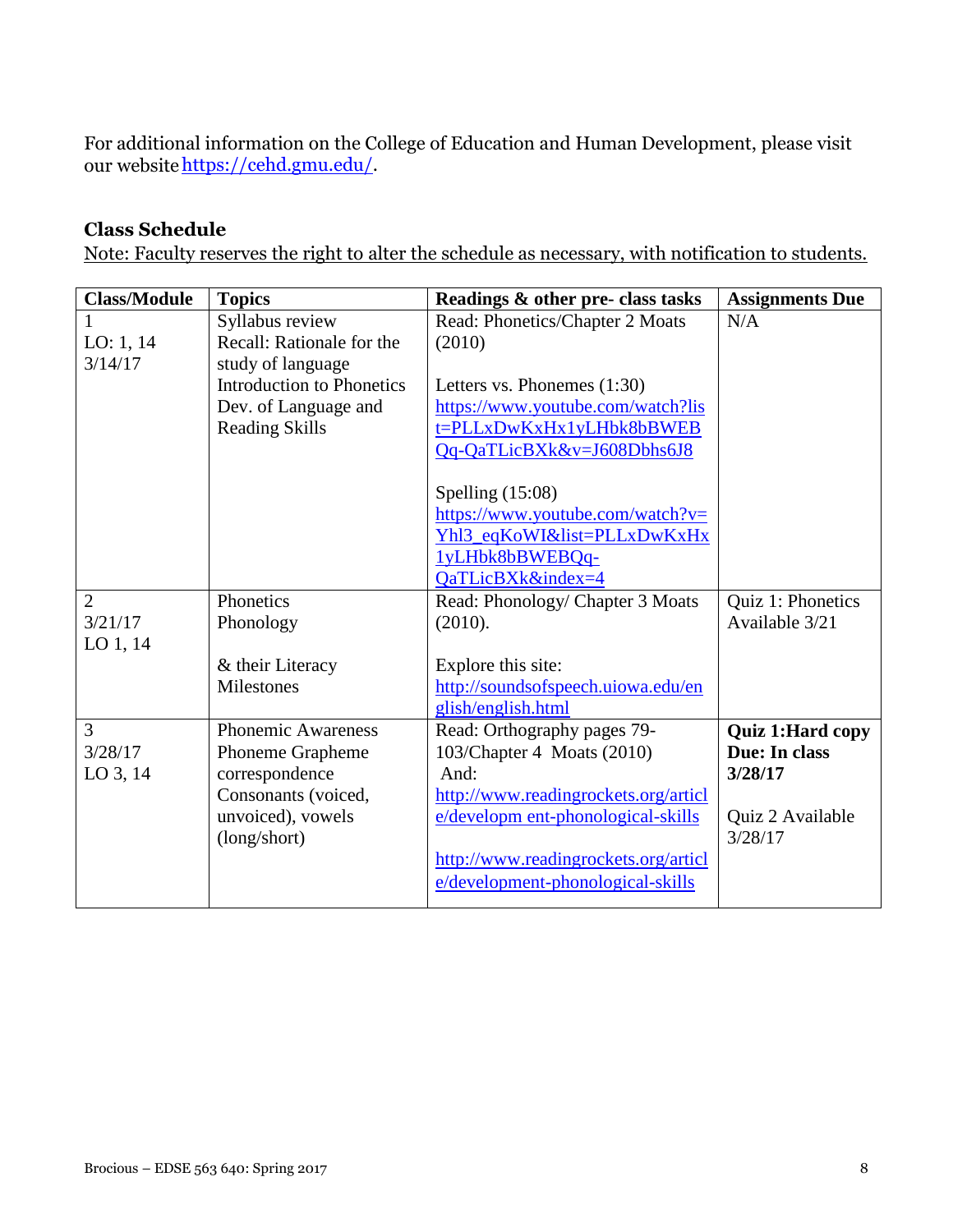| <b>Class/Module</b>             | <b>Topics</b>                                                                                                                    | Readings & other pre- class tasks                                                                                                                                 | <b>Assignments Due</b>                                                                                                           |
|---------------------------------|----------------------------------------------------------------------------------------------------------------------------------|-------------------------------------------------------------------------------------------------------------------------------------------------------------------|----------------------------------------------------------------------------------------------------------------------------------|
| 4<br>4/4/17<br>$LO$ 3,6         | Phoneme Grapheme<br>correspondence<br>High frequency and<br>irregular words<br>Syllable types                                    | Read: pages 103-112 Chapter 4<br>Moats                                                                                                                            | <b>Quiz 2: Hard</b><br>copy due in class<br>Quiz 3 available<br>4/4/17<br>Quiz 3: Due on or<br>before 4/11/17<br>(submit online) |
|                                 |                                                                                                                                  | <b>Spring Break</b>                                                                                                                                               |                                                                                                                                  |
| 5<br>4/18/17<br>LO <sub>4</sub> | Work on ADL<br>Assignment                                                                                                        | Read article and prepare<br>presentations                                                                                                                         | <b>Please Turn in</b><br>ADL to the<br><b>Blackboard site</b><br>by midnight                                                     |
| 6<br>4/25/17<br>LO 7, 11        | Morphology<br>How morphemes<br>change words                                                                                      | Read Chp 5 in Moats (2010)                                                                                                                                        | Quiz 4: Available<br>4/25/17                                                                                                     |
|                                 | Origin of common<br>$\bullet$<br>morphemes<br>Compare and contrast<br>Narrative and Expository<br>prose                          | ADL audience: Review the ADL<br>post on Bboard prior to class.<br>Review the article $\&$ be prepared to<br>discuss or participate.                               | ADL teams 1,2,3                                                                                                                  |
| 7<br>5/2/17<br>LO 8,12          | Syntax:<br><b>Structures and Types</b><br>of sentences<br>Grammar<br>$\bullet$<br>Constructing expository<br>Paragraphs          | Read Chapter 6 Moats (2010)<br>ADL audience: Review the ADL<br>post on Bboard prior to class.<br>Review the article $\&$ be prepared to<br>discuss or participate | Quiz 4: Hard<br>copy due in class<br>Quiz 5: Available<br>5/2/17<br>ADL teams 4,5,6                                              |
| 8<br>5/9/17<br>LO, 9, 10        | Semantics<br>Meanings of words and<br>phrases<br>Surface language of Text:<br><b>Inferential Gaps</b><br><b>Cohesive Devices</b> | Read Chp 7 Moats (2010)<br>ADL audience: Review the ADL<br>post on Bboard prior to class.<br>Review the article $\&$ be prepared to<br>discuss or participate     | Quiz 5: Hard<br>copy due in class.<br>Quiz 6: Available<br>5/9/17<br>ADL Teams 7,8,9                                             |
| 9<br>5/16/17                    | Introduction to<br>Assessment Principles and<br>types                                                                            | PBA Due                                                                                                                                                           | Quiz 6: Hard<br>copy due in class<br>PBA Due                                                                                     |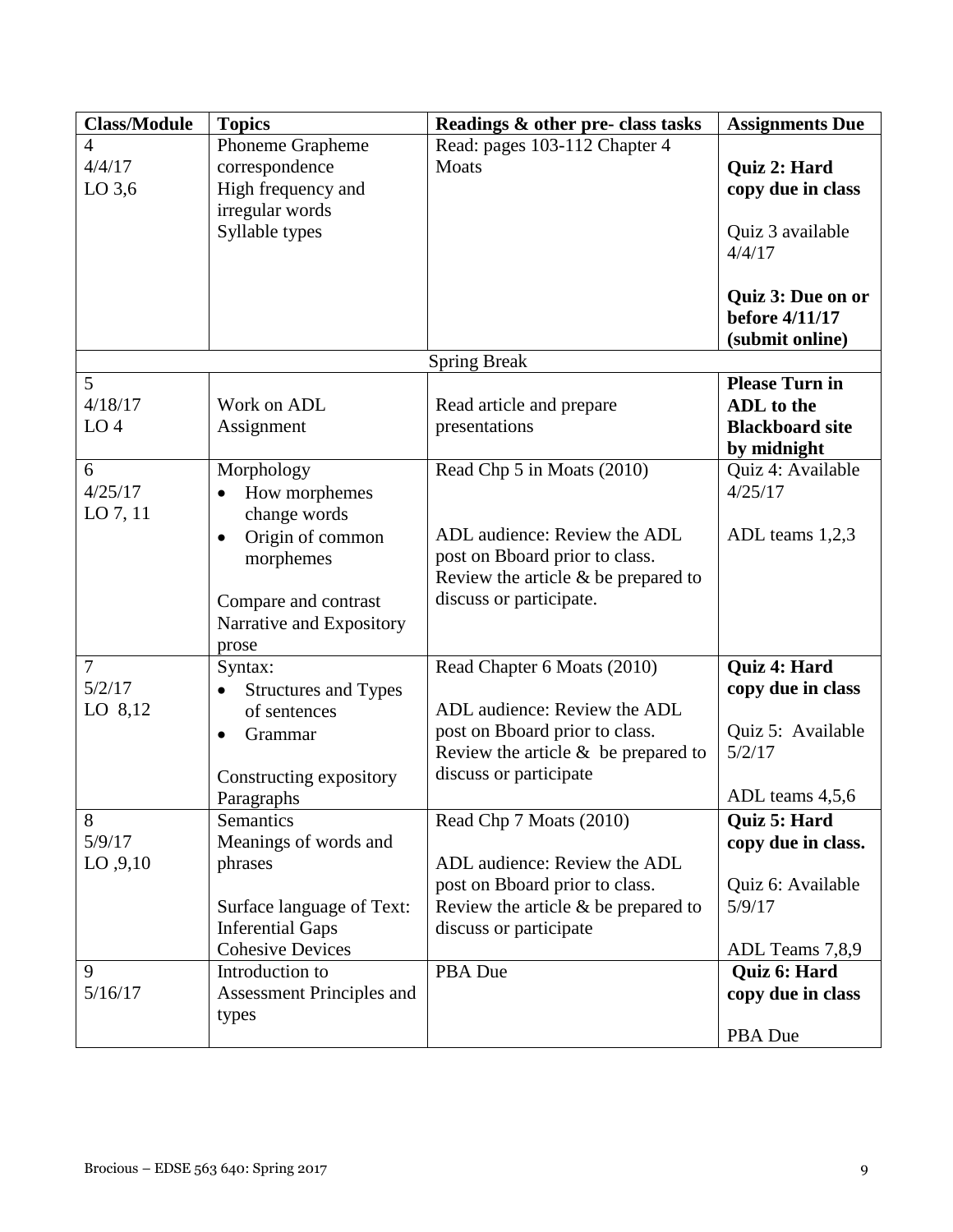## **Assessment Rubric(s) \*DESIGNATED PERFORMANCE-BASED ASSESSMENT**

Text Analyses--ASSESSMENT RUBRIC A Rubric reflecting point values for grading purposes is on Blackboard

|                                                                                                                               | <b>EXCEEDS</b>                                                                                                                                                                | <b>MEETS</b>                                                                                                                                               | <b>DOES NOT MEET</b>                                                                                                                                     |
|-------------------------------------------------------------------------------------------------------------------------------|-------------------------------------------------------------------------------------------------------------------------------------------------------------------------------|------------------------------------------------------------------------------------------------------------------------------------------------------------|----------------------------------------------------------------------------------------------------------------------------------------------------------|
|                                                                                                                               | <b>EXPECTATION</b>                                                                                                                                                            | <b>EXPECTATION</b>                                                                                                                                         | <b>EXPECTATION</b>                                                                                                                                       |
|                                                                                                                               | 3                                                                                                                                                                             | $\overline{2}$                                                                                                                                             | 1                                                                                                                                                        |
| Map graphemes to<br>phonemes in at least<br>five chosen words                                                                 | Candidate<br>accurately maps<br>graphemes to<br>phonemes in more<br>than five randomly<br>chosen words.                                                                       | Candidate accurately<br>maps graphemes to<br>phonemes in at least<br>five chosen words.                                                                    | <b>Candidate DOES</b><br>NOT accurately map<br>graphemes to<br>phonemes in 1-3 of 5<br>words OR is<br>inaccurate in<br>mapping in any of the<br>5 words. |
| Analyze at least five<br>chosen words by suffix<br>ending patterns and<br>apply suffix ending<br>rules.                       | <b>Accurately analyzes</b><br>at least five chosen<br>words by suffix<br>ending patterns and<br>apply suffix ending<br>rules and provides<br>rationale for choice<br>of rule. | Accurately analyzes at<br>least five chosen<br>words by suffix<br>ending patterns and<br>apply suffix ending<br>rules.                                     | <b>DOES NOT</b><br>Accurately analyze 3-<br>5 of the chosen words<br>by suffix ending<br>patterns and apply<br>suffix ending rules.                      |
| In at least one sample,<br>identify printed words<br>that are the exception to<br>regular patterns and<br>spelling principles | Candidate<br>accurately identifies<br>printed words that<br>are the exception to<br>regular patterns<br>and spelling<br>principles in all<br>samples.                         | Candidate accurately<br>identifies printed<br>words that are the<br>exception to regular<br>patterns and spelling<br>principles in at least<br>one sample. | <b>Candidate DOES</b><br>NOT accurately<br>identify printed<br>words that are the<br>exception to regular<br>patterns and spelling<br>principles.        |
| In at least one sample,<br>analyze at least five<br>words for predictable<br>syllable patterns                                | Candidate<br>accurately analyzes<br>at least five words<br>for predictable<br>syllable patterns in<br>each sample.                                                            | Candidate accurately<br>analyzes at least five<br>words for predictable<br>syllable patterns in<br>one sample.                                             | Candidate is<br>inaccurate in<br>analyzing any of at<br>least five words for<br>predictable syllable<br>patterns                                         |
| In at least one sample,<br>deconstruct simple,<br>complex, and<br>compound sentences.                                         | Candidate<br>accurately<br>deconstructs<br>simple, complex,<br>and compound<br>sentences in every<br>sample.                                                                  | Candidate accurately<br>deconstructs simple,<br>complex, and<br>compound sentences<br>in one sample.                                                       | Candidate<br>inaccurately<br>deconstructs simple,<br>complex, and<br>compound sentences.                                                                 |